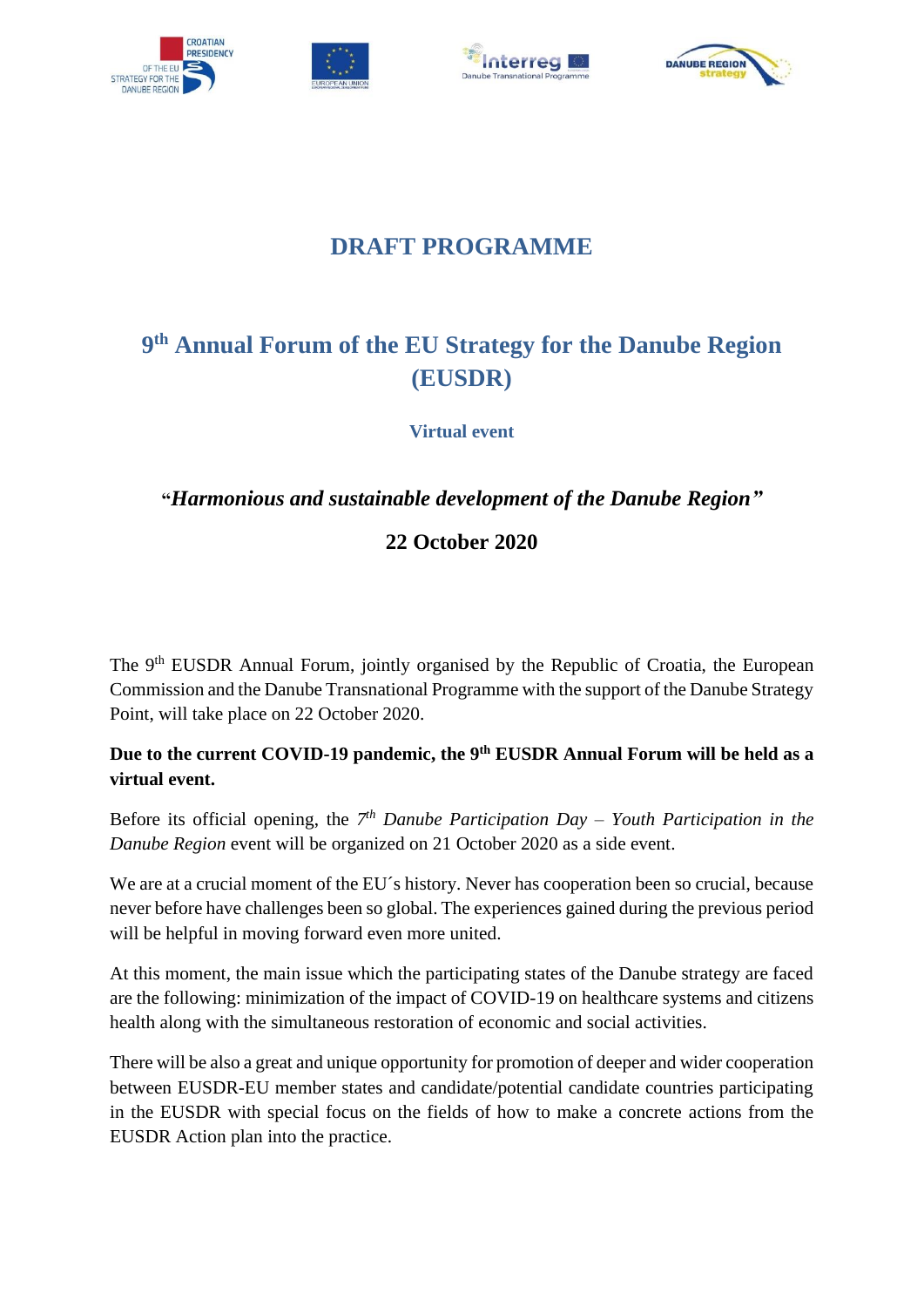

### **7 th Danube Participation Day – Youth Participation in the Danube Region**

The Danube Participation Day 2020 will present the first draft of the Guidance Paper for Youth Participation in the Danube Region. Against this background, participants will have the opportunity to exchange on possible ways forward in order to boost cooperation and participation of young people and youth initiatives. In doing so, the Danube Participation Day wants to provide a platform to raise awareness of valuable contributions from existing youth initiatives in the region and taking initial steps forward to acknowledge and involve youth in the Danube Region*.*

#### **Draft agenda**

**(Wednesday, 21 October 2020: side event)**

# *10:00 Opening Session 10:00 – 10:50 Welcome addresses – 7 th Danube Participation Day* • EUSDR Presidency Croatia • European Commission (tbc) • European Parliament (tbc) • EUSDR Priority Area 9 & 10 • Danube Youth Network *Quiz on Youth in the Danube Region 10:50 Interacting with youth in the Danube Region 10:50 – 11:50 Introducing the Guidance paper on Youth Participation* Claudia Singer | EUSDR Priority Area 10 *Introducing the Danube Youth Network* Danube Youth Network *30 years Interreg & Youth Participation* Alessandra Cardaci, DG Regio *Online Poll on Youth Participation in the Danube Region*

*12:00 Working Group Session 12:00 - 13:30 Parallel Working Groups (topics can be subject to further change)* • Communication & the EUSDR | Danube Youth Network • Boosting youth in the EUSDR Governance • Youth and cross-border cooperation | AEBR Balkans • Youth and Education | EUSDR Priority Area 9 • Environment – Youth – Sustainability | Danube Civil Society

Forum/WWF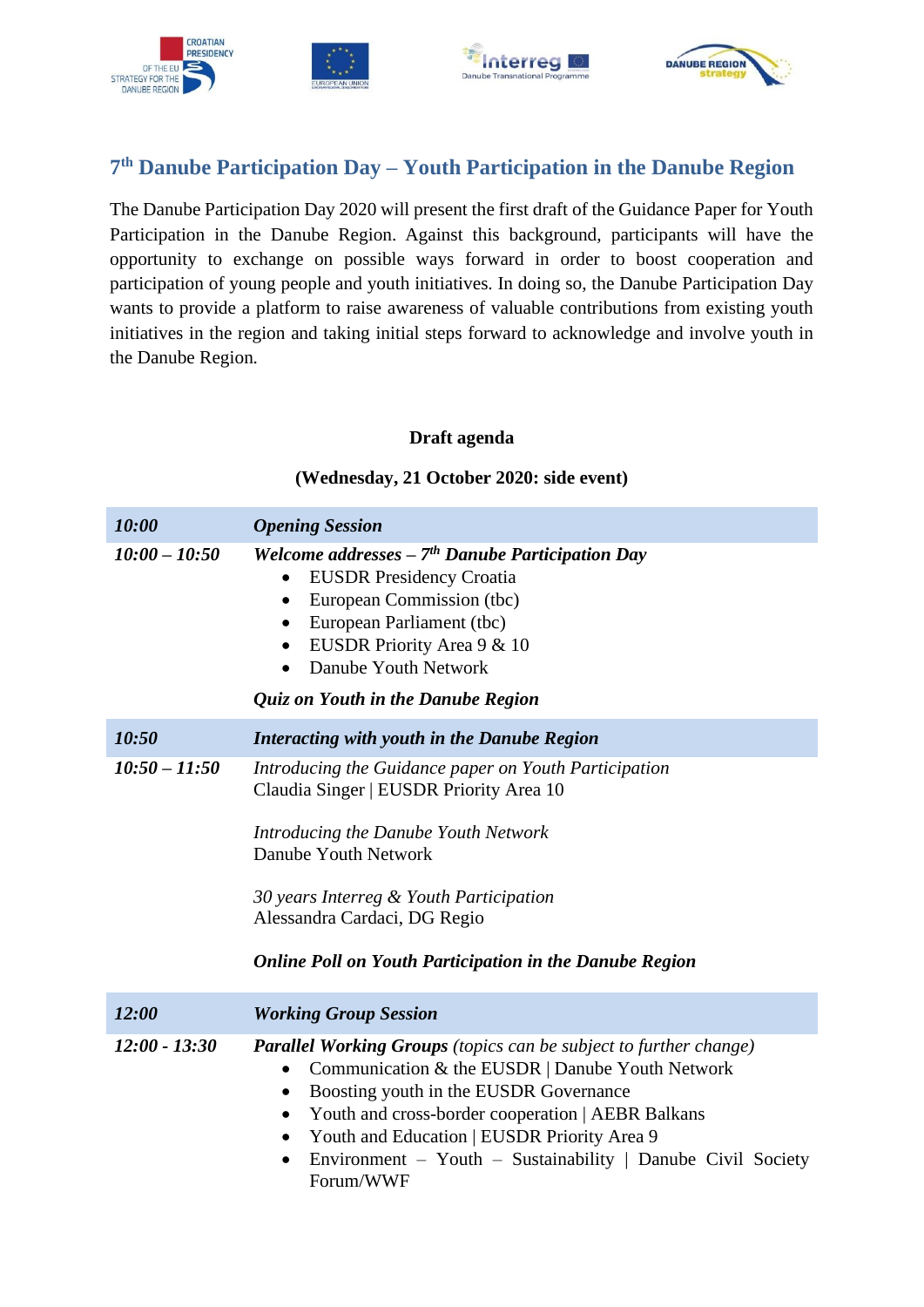







| <i>13:30</i>    | <b>Wrap up &amp; Closing Session</b>                    |
|-----------------|---------------------------------------------------------|
| $13:30 - 14:00$ | <b>Poll on Youth Participation in the Danube Region</b> |
|                 | <b>Wrap-up Working Groups</b>                           |

*Panel – Political Statement on Youth Participation*

*Handing over the bell*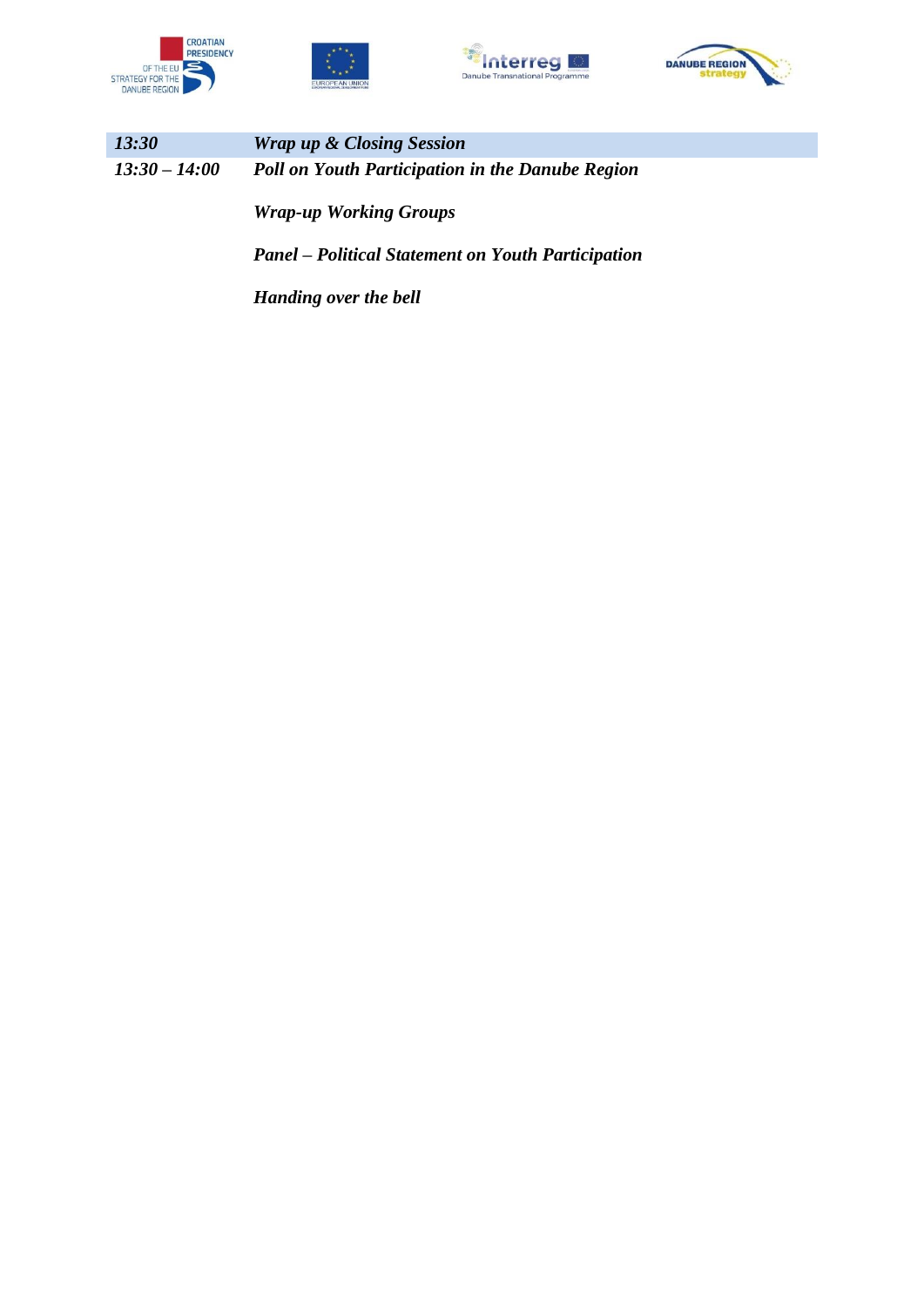







### **9 th EUSDR Annual Forum**

### **of the EU Strategy for the Danube Region (EUSDR)**

**-Online event-**

#### **Draft agenda (Thursday, 22 October 2020)**

| 10:00           | <b>Official opening of the 9th Annual Forum</b>                                                                                                                                                                                                                                                                                                                                                  |  |
|-----------------|--------------------------------------------------------------------------------------------------------------------------------------------------------------------------------------------------------------------------------------------------------------------------------------------------------------------------------------------------------------------------------------------------|--|
| $10:00 - 10:40$ | Opening session of the $9th$ Annual Forum with speeches / greetings<br>Prime Minister of the Republic of Croatia Mr Andrej Plenković<br>$\bullet$<br>(tbc)<br>• Commissioner for Cohesion and Reforms Ms Elisa Ferreira<br>Minister for Regional Development and EU Funds Ms Nataša<br>$\bullet$<br>Tramišak<br>Minister of Foreign and European Affairs Mr Gordan Grlić-<br>$\bullet$<br>Radman |  |
| $10:40 - 11:00$ | <b>Keynote</b> speech                                                                                                                                                                                                                                                                                                                                                                            |  |

#### **Ministerial Meeting**

| $11:00 - 13:00$ | <b>Ministerial Meeting</b>      |
|-----------------|---------------------------------|
|                 | on-line event                   |
| 13:05           | <b>Virtual Family photo</b>     |
| <b>13:10</b>    | <b>Virtual Press Conference</b> |

#### **Virtual Thematic panels**

#### *11:00 - 11:30* **Plenary session**

#### *Harmonious and sustainable development of the Danube Region – Joint introduction for panels*

In this dynamic period for the Europe, all available knowledge and experts should contribute to the development of European regions as proven catalysts for growth and added value of European cooperation. Regional development is placed at the centre of Croatia's presidency of the Danube Strategy, as a precondition for economic growth, sustainable social development and strengthening of territorial cohesion. This is also an opportunity to strengthen the role of macro-regional strategies in the cohesion policy of the European Union.

The priorities and financial instruments of the regional policy, as the primary investment policy of the EU, are used to support prosperity, security and improved quality of life for all EU citizens, as well as political and economic stability in Europe as a whole. In line with regional policy objectives, European regions and cities are supported in the creation of new jobs, business competitiveness, sustainable development and improved quality of life for citizens

#### *11:30 – 12:30 Parallel Thematic Sessions (break-up sessions/panels)*

Thematic Session 1

The EU will be climate neutral in 2050. The European Green Deal is about improving the well-being of people. Making Europe climate-neutral and protecting our natural habitat will be good for the people, the planet and the economy. Protected and well-preserved nature will ensure the stability of fundamental values and development potentials for the

*The ecologic perspective of the sustainable regional development*